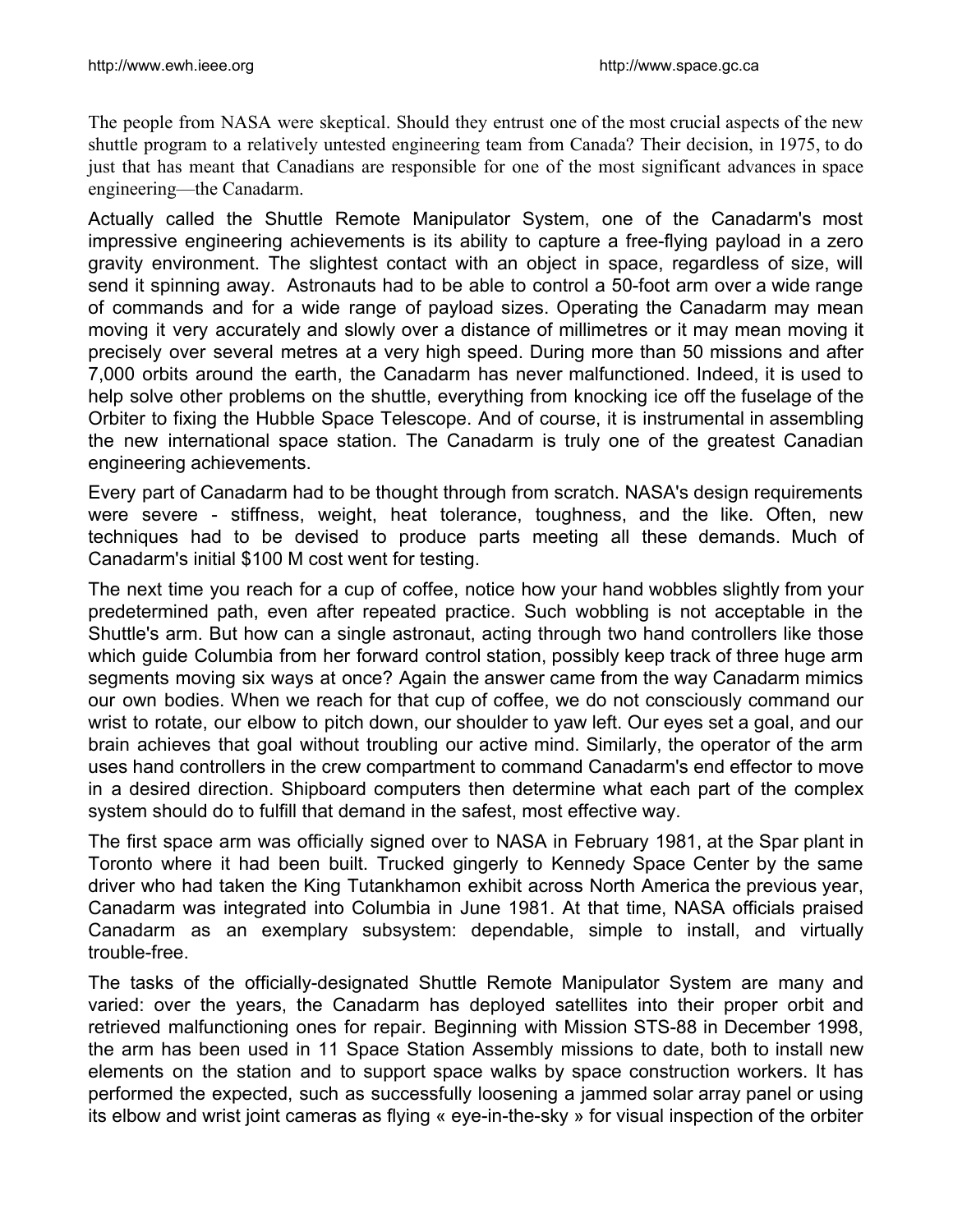and payload . It has also performed unusual tasks, such as knocking ice off the shuttle's waste water dumping vents. The arm has been used for public relations activities, as its two cameras, or IMAX cameras attached to its lower boom brought the experience of space to the general public.

Perhaps its most notable mission to date occurred in December 1993, with the dramatic first servicing mission of the Hubble Space Telescope (HST). Astronauts used the Canadarm as a mobile work platform to stand on during the five space walks, a record-breaking number at that time, required to repair the \$1.5 billion astronomy satellite on orbit. The Canadarm played a critical role in retrieving the telescope, placing it in the shuttle Endeavour's cargo bay for repairs, and releasing it in space afterwards.

Nobody could have anticipated the visibility and pride which the Canadarm would generate for Canadian space technology. Every time the arm is observed through the aft window of the shuttle's crew cabin, the first thing that is seen is the Canada logo with the red maple leaf flag proudly displayed on the upper boom of the Canadarm. This is a statement about Canada's reputation as the first nation to have successfully built a robotic arm that was designed to work in the harsh environment of space and that kept true to its promises. The Canadarm is our nation's most recognized science achievement. It is the icon of Canadian scientific know-how.

## **Flight History**

Five Canadarms have been built and delivered to NASA on the following dates: April 1981, January 1983, December 1983, March 1985, and August 1993. Four arms are currently in service - one arm destroyed in Challenger accident 1986.